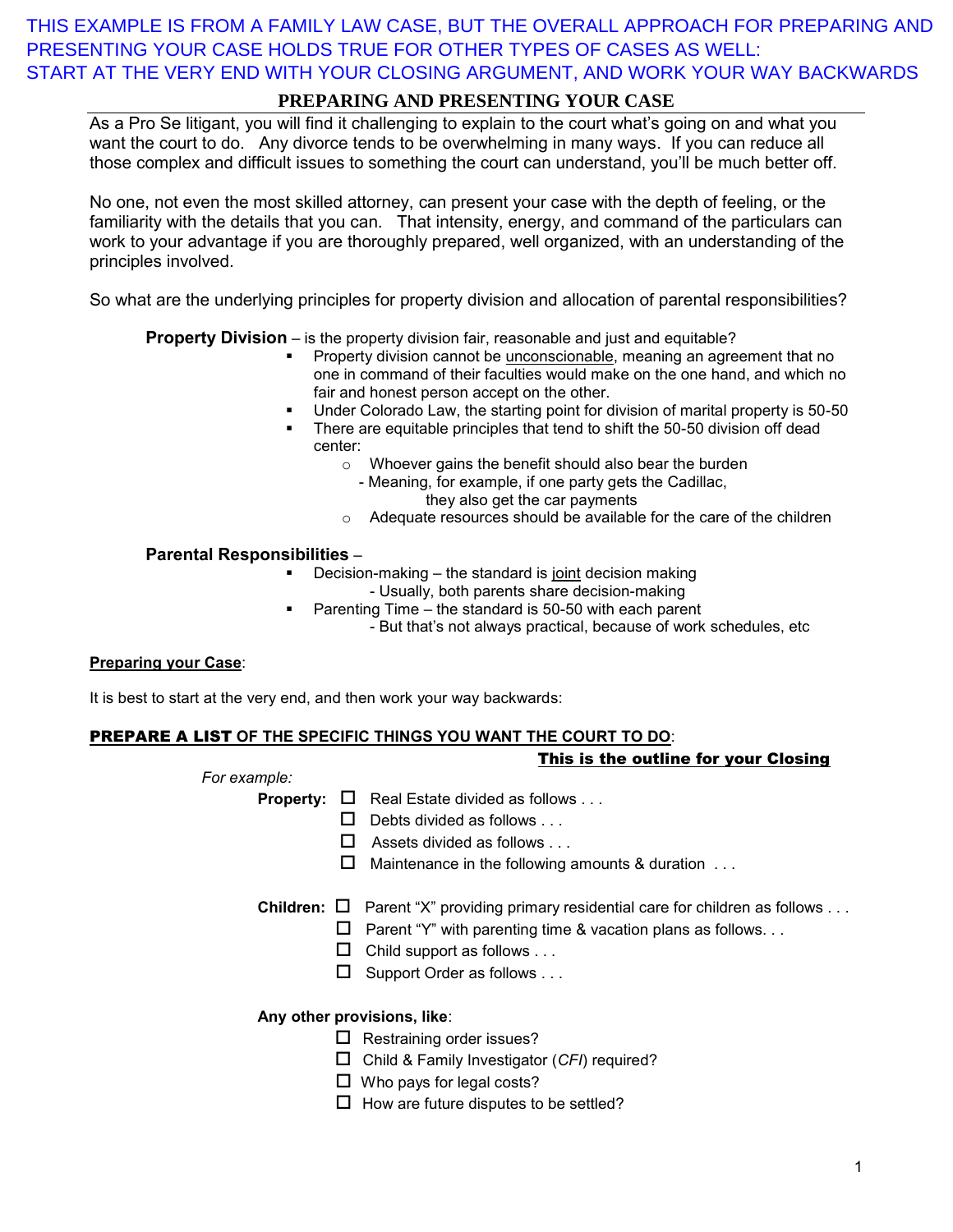**Property:**



#### **Children:**

l



### **ALLOCATION OF DECISION-MAKING**

*CRS §14-10-124(b)(Best Interests of the Child)*

- **ABILITY TO COOPERATE** *Credible evidence of ability of the parties to cooperate and make decisions jointly*
- **SYSTEM OF VALUES**  *Whether past pattern of the parties with the child reflects a system of values, mutual support & time commitment* **PROMOTE FREQUENT CONTACT**
	- *Whether the allocation of decision-making will promote more frequent contact between the child and each of the parties*
- **CHILD ABUSE/NEGLECT** *Whether either party has committed child abuse or neglect, supported by credible evidence*

#### **SPOUSE ABUSE**

- *Whether either party has committed spouse abuse, supported by credible evidence*
- *If the court finds that one of the parties has been a perpetrator of spouse abuse, it shall not be in the best interests of the child to allocate mutual decision-making UNLESS*
- *The court finds the parties are able to make decisions without physical confrontation, and without danger to the child or either of the parties.*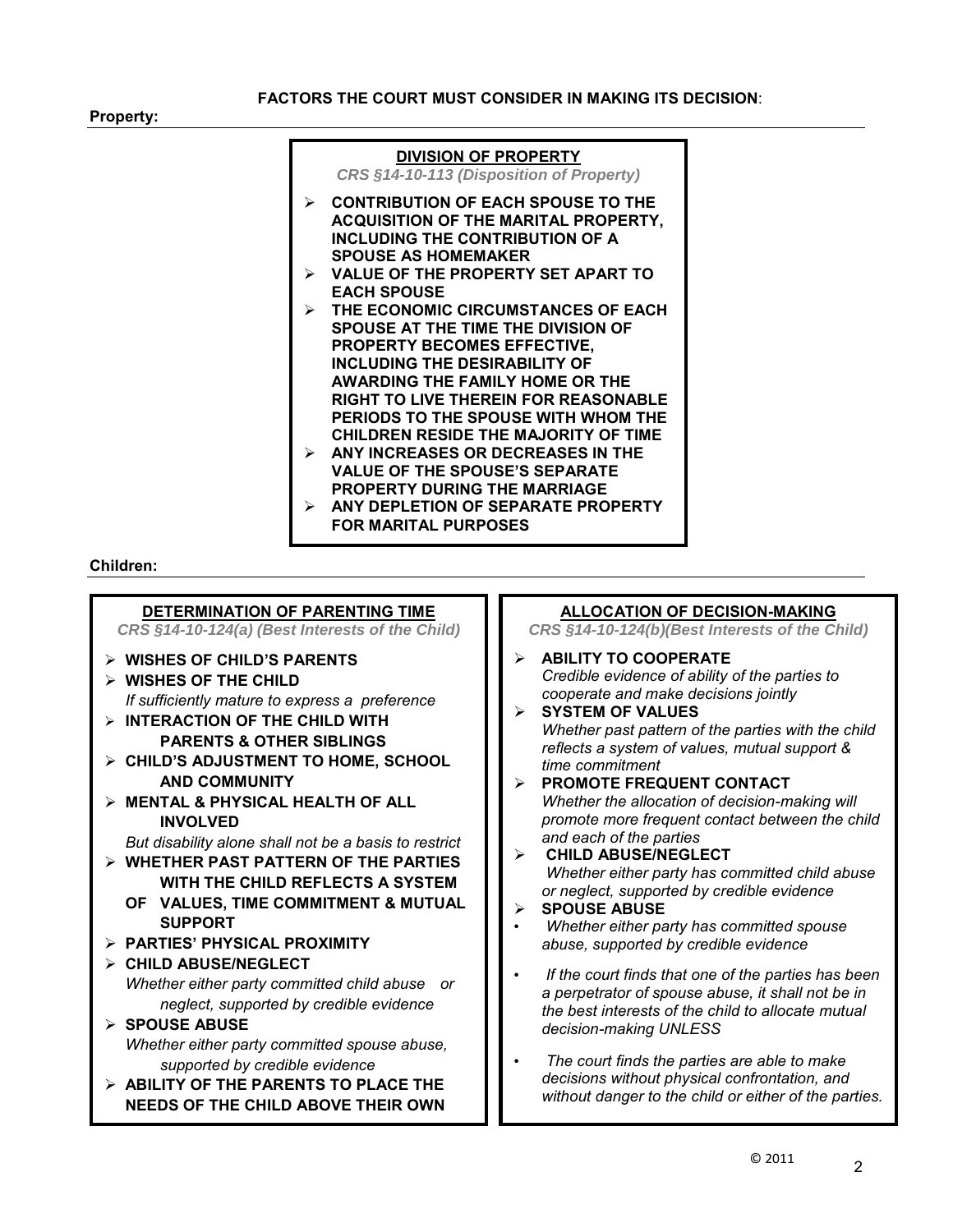#### Next, EXPAND YOUR LIST **USING THE FACTORS THE COURT MUST CONSIDER** (*PREVIOUS PAGE),* **TO EXPLAIN WHY THE COURT SHOULD DO THOSE THINGS:**

| For example:                                                                                                                                                                                                                                                                                                                                         |
|------------------------------------------------------------------------------------------------------------------------------------------------------------------------------------------------------------------------------------------------------------------------------------------------------------------------------------------------------|
| Property: <b>■</b> House goes to Parent "X" because<br>• all four children of the marriage are special-needs kids in wheelchairs<br>• the house is specially modified to accommodate wheelchairs<br>• Parent "X" is the primary care provider & has been for the last five years<br>• Parent "X" needs the house to adequately care for the children |

Now go through each thing you want the court to do, and flesh out the reasons for your request. - To do this properly, you will need to check the factors the court must consider on the previous page.

| Property:                                                                    |                                                                                                                        |  |  |
|------------------------------------------------------------------------------|------------------------------------------------------------------------------------------------------------------------|--|--|
| $\square$ House goes to Parent "X" because                                   |                                                                                                                        |  |  |
|                                                                              |                                                                                                                        |  |  |
|                                                                              | <u> 1919 - Johann John Harry Harry Harry Harry Harry Harry Harry Harry Harry Harry Harry Harry Harry Harry Harry H</u> |  |  |
|                                                                              |                                                                                                                        |  |  |
| Debts divided as follows, because<br>ப                                       |                                                                                                                        |  |  |
|                                                                              |                                                                                                                        |  |  |
| ▪                                                                            | the control of the control of the control of the control of the control of                                             |  |  |
|                                                                              |                                                                                                                        |  |  |
|                                                                              |                                                                                                                        |  |  |
| $\Box$ Assets divided as follows, because                                    |                                                                                                                        |  |  |
|                                                                              |                                                                                                                        |  |  |
|                                                                              | <u> 1989 - Johann John Stone, market eta industrial eta industrial eta industrial eta industrial eta industrial e</u>  |  |  |
|                                                                              |                                                                                                                        |  |  |
| Maintenance in the following amounts & duration, because<br>ப                |                                                                                                                        |  |  |
|                                                                              | <b>Financial Statement</b>                                                                                             |  |  |
|                                                                              | CRS 14-10-114 (Maintenance)                                                                                            |  |  |
|                                                                              | the control of the control of the control of the control of                                                            |  |  |
| Children:                                                                    |                                                                                                                        |  |  |
| $\Box$ Parent "X" providing primary residential care of the children because |                                                                                                                        |  |  |
|                                                                              |                                                                                                                        |  |  |
|                                                                              |                                                                                                                        |  |  |
|                                                                              |                                                                                                                        |  |  |
|                                                                              |                                                                                                                        |  |  |
|                                                                              |                                                                                                                        |  |  |
| $\square$ Parent "Y" with parenting time & vacation plans as follows because |                                                                                                                        |  |  |
|                                                                              |                                                                                                                        |  |  |
|                                                                              | <u> 1950 - Johann John Barn, mars an t-Amerikaansk komponister (</u>                                                   |  |  |
|                                                                              |                                                                                                                        |  |  |
| Child support as follows because<br>ப                                        |                                                                                                                        |  |  |
|                                                                              | <b>Child Support Worksheet</b>                                                                                         |  |  |
|                                                                              | <b>Financial Statement</b>                                                                                             |  |  |
|                                                                              |                                                                                                                        |  |  |
| Support Order as follows because<br>ப                                        |                                                                                                                        |  |  |

 *\_\_\_\_\_\_\_\_\_\_\_\_\_\_\_\_\_\_\_\_\_\_\_\_\_\_\_\_\_\_\_\_\_*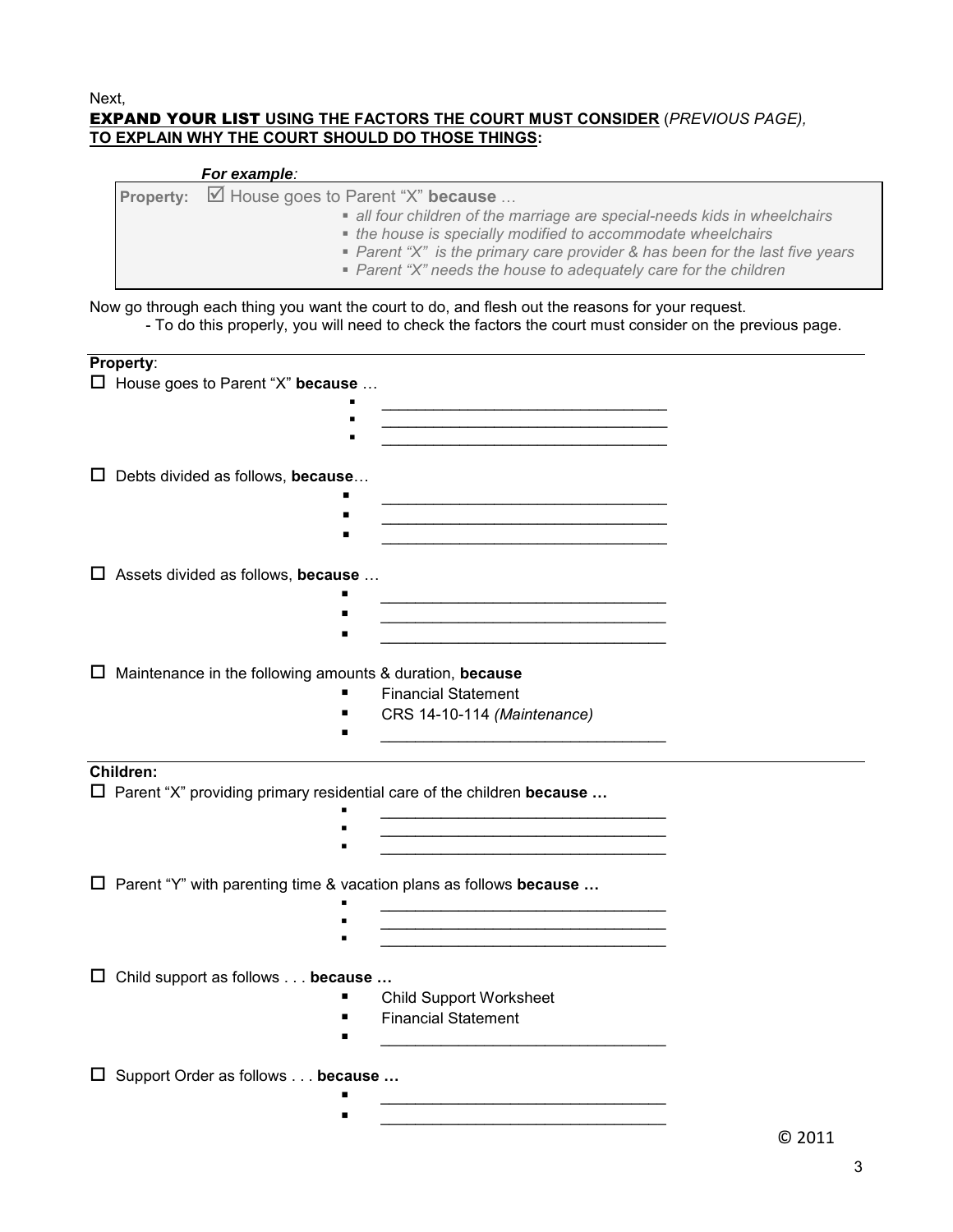### Next,expand your list again: **DETAIL WHAT EVIDENCE IS NEEDED TO SHOW WHY THE COURT SHOULD DO THOSE THINGS:**

# This is the outline for your CASE IN CHIEF



4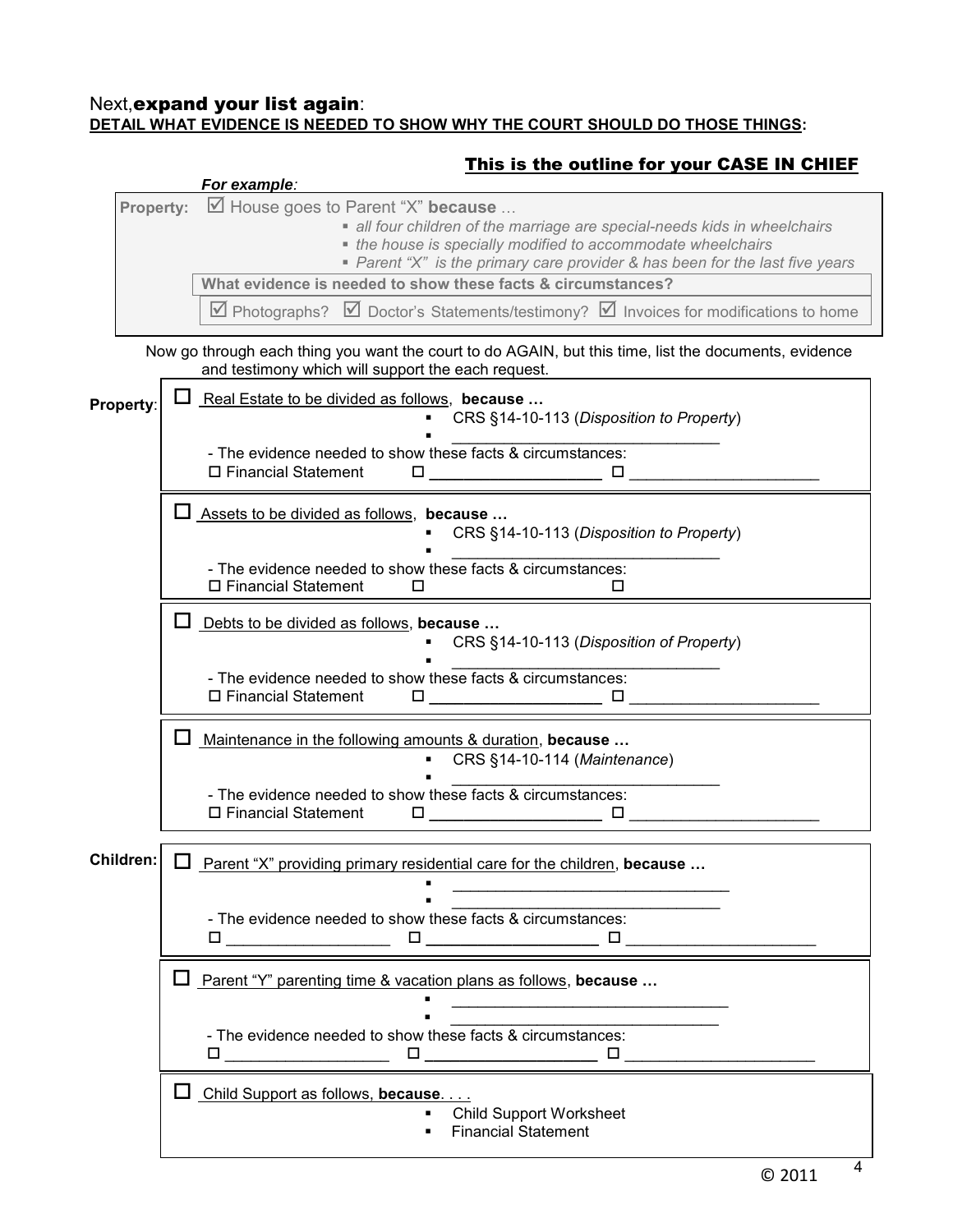# **GENERAL PROCEDURE FOR DOMESTIC RELATIONS HEARINGS**



© 2011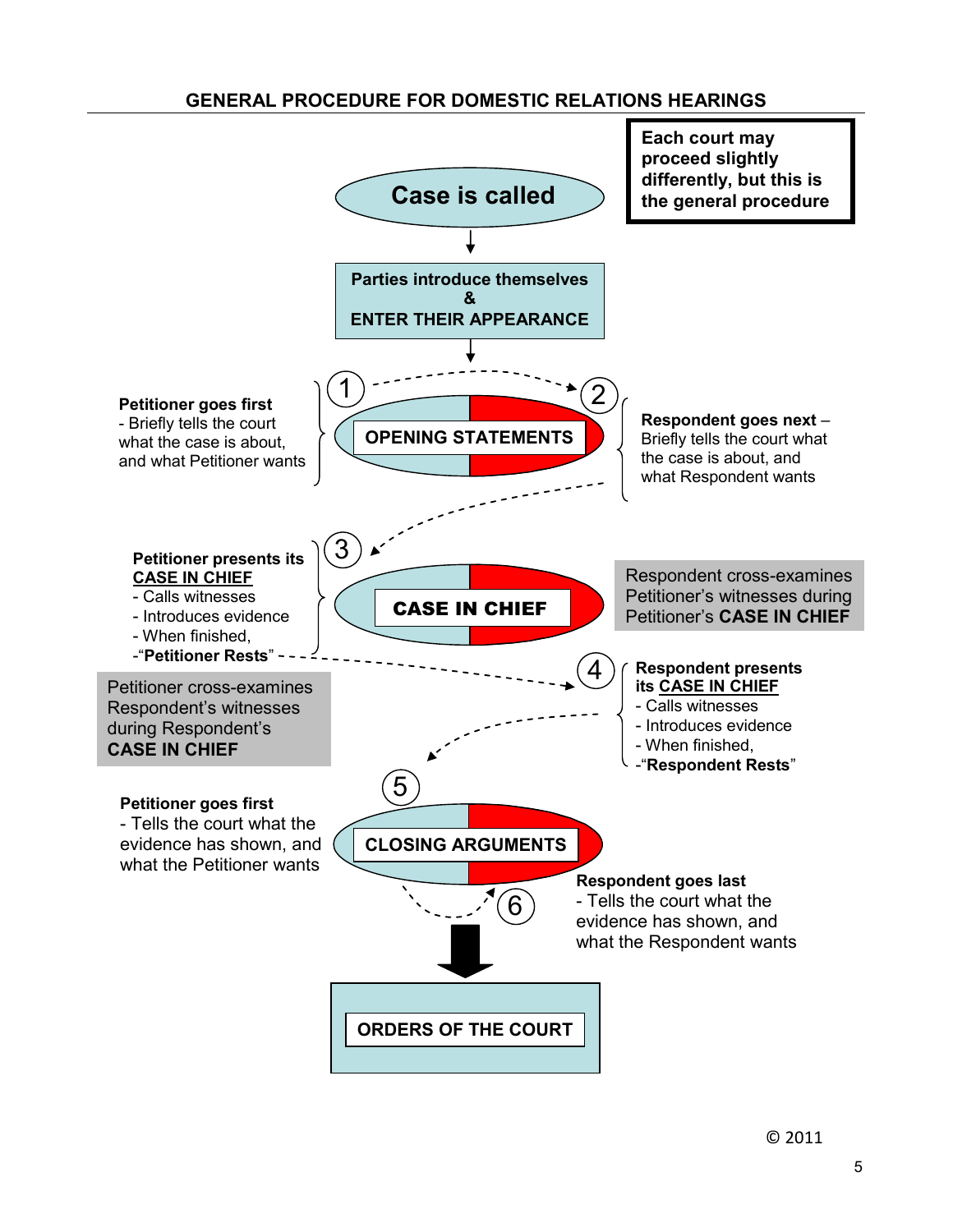**Opening Statement.** We came at this in reverse, but now's the time to develop your opening statement:

First,

**Introduce yourself to the court,** 



**How long you've lived in Colorado, and where you live,** 

**Names and ages of all the children involved,** 

**Describe what has been going on, in three sentences or less if you can,** 

**For example,** 

"The marriage is over, my wife moved out two months ago, and all three children are still living with me in the family home"

### **Another example**,

 "The marriage is over, it has been a violent and abusive relationship that lasted for five years, and the one child of the marriage is living together with me at my parent's house since my husband got out of jail on the domestic violence charges"

# **Finally, tell the court what you're asking for,**

### **For example,**

| $\Box$ "I'm here today to ask the court to:                                                |  |  |
|--------------------------------------------------------------------------------------------|--|--|
| $\Box$ order temporary child support, and                                                  |  |  |
| $\Box$ temporary maintenance, and                                                          |  |  |
| $\Box$ continued payment of the mortgage, and                                              |  |  |
| $\Box$ continued car payments on the family car, and                                       |  |  |
| $\Box$ I agree to parenting time for the kids with their father<br>on alternating weekends |  |  |
| $\Box$ And the evidence I present today will support each of those<br>requests"            |  |  |

 $\Box$  Let the court know you have documents for the court to consider for admission into evidence – *(hand a copy to the other party if you haven't already, and ask the court if you may bring a copy over to the judge)*

### That's all there is to an opening statement – but **keep it short**!!

- who you are; and a bit about you
- what's this case is all about
- what you want today from the court